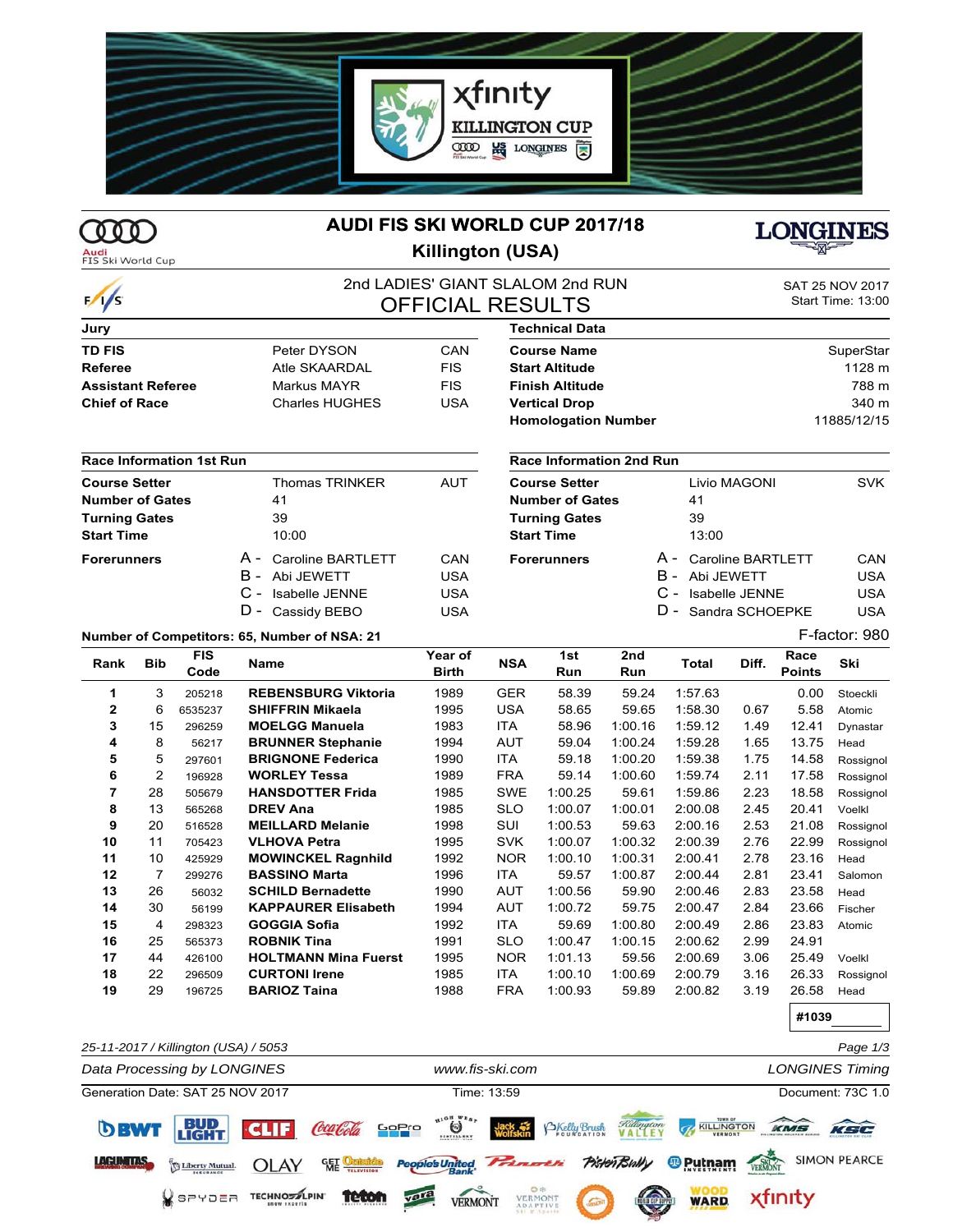# **AUDI FIS SKI WORLD CUP 2017/18**



000)

**LACUMTAS-**

**OLAY** 

**TECHNOSTLPIN** 

Liberty Mutual  $Q$ spybea **GET** 

**teton** 

 $\frac{1}{s}$ 

### **Killington (USA)**



## 2nd LADIES' GIANT SLALOM 2nd RUN SAT 25 NOV 2017<br> **OEEICIAL DESLILTS** Start Time: 13:00 **OFFICIAL RESULTS**

**SIMON PEARCE** 

xfinity

**<sup>®</sup>** Putnam

**WARD.** 

**Bisten Buth** 

#### **Number of Competitors: 65, Number of NSA: 21** F-factor: 980 **Rank Bib FIS Year of Name NSA 1st 2nd Total Diff. Race Ski Code Birth Run Run Points 19** 17 516280 **HOLDENER Wendy** 1993 SUI 1:00.48 1:00.34 2:00.82 3.19 26.58 Head **21** 32 225525 **TILLEY Alex** 1993 GBR 59.98 1:01.04 2:01.02 3.39 28.24 Head **22** 16 355050 **WEIRATHER Tina** 1989 LIE 1:00.94 1:00.28 2:01.22 3.59 29.91 Head **23** 9 516138 **GUT Lara** 1991 SUI 1:00.09 1:01.23 2:01.32 3.69 30.74 Head **24** 19 105269 **GAGNON Marie-Michele** 1989 CAN 1:00.70 1:00.65 2:01.35 3.72 30.99 Rossignol **25** 47 405138 **JELINKOVA Adriana** 1995 NED 1:01.16 1:00.33 2:01.49 3.86 32.16 Atomic **26** 12 425771 **HAVER-LOESETH Nina** 1989 NOR 1:00.90 1:00.71 2:01.61 3.98 33.16 Rossignol **27** 38 565471 **HROVAT Meta** 1998 SLO 1:01.33 1:00.41 2:01.74 4.11 34.24 Stoeckli **27** 1 55898 **BREM Eva-Maria** 1988 AUT 1:00.70 1:01.04 2:01.74 4.11 34.24 Fischer **29** 33 538284 **MCJAMES Megan** 1987 USA 1:01.40 1:00.35 2:01.75 4.12 34.32 Voelkl **30** 14 516268 **WILD Simone** 1993 SUI 1:01.06 1:00.71 2:01.77 4.14 34.49 Fischer **DID NOT QUALIFY FOR 2nd RUN: 25 competitors** 37 56388 **LIENSBERGER Katharina** 1997 AUT 1:01.43 Rossignol 42 425921 **HAUGEN Kristine Gjelsten** 1992 NOR 1:01.63 Rossignol 39 55977 **THALMANN Carmen** 1989 AUT 1:01.87 Head 54 106961 **MIELZYNSKI Erin** 1990 CAN 1:01.94 Rossignol 55 107613 **GRENIER Valerie** 1996 CAN 1:02.00 Rossignol 40 206487 **WIESLER Maren** 1993 GER 1:02.07 Voelkl 45 6535773 **O BRIEN Nina** 1997 USA 1:02.12 36 197651 **DIREZ Clara** 1995 FRA 1:02.24 Dynastar 43 315187 **IGNJATOVIC Nevena** 1990 SRB 1:02.43 Head 51 197616 **ALPHAND Estelle** 1995 SWE 1:02.50 Rossignol 23 56315 **TRUPPE Katharina** 1996 AUT 1:02.53 Fischer 35 107532 **TOMMY Mikaela** 1995 CAN 1:02.54 Dynastar 48 385096 **POPOVIC Leona** 1997 CRO 1:02.62 Fischer 46 565401 **BUCIK Ana** 1993 SLO 1:02.70 Stoeckli 65 6536392 **HURT A J** 2000 USA 1:02.74 34 355061 **HILZINGER Jessica** 1997 GER 1:02.76 **Atomic** Atomic 49 197215 **MASSIOS Marie** 1992 FRA 1:02.86 Head 53 506146 **SWENN-LARSSON Anna** 1991 SWE 1:02.96 Head 60 56253 **HUBER Katharina** 1995 AUT 1:03.09 Atomic 63 107427 **ST-GERMAIN Laurence** 1994 CAN 1:03.29 Rossignol 31 307493 **ANDO Asa** 1996 JPN 1:03.57 Atomic 64 537772 **STIEGLER Resi** 1985 USA 1:03.64 Rossignol 50 56367 **GALLHUBER Katharina** 1997 AUT 1:03.96 Atomic 57 425981 **SKJOELD Maren** 1993 NOR 1:04.15 Voelkl 62 485926 **KRYUKOVA Kristina** 1997 RUS 1:04.82 **DID NOT FINISH 1st RUN: 10 competitors** 18 506399 **HECTOR Sara** 1992 SWE Head 21 197319 **BAUD MUGNIER Adeline** 1992 FRA **Rossignol** Rossignol 24 56174 **HAASER Ricarda** 1993 AUT Fischer 27 426187 **LYSDAHL Kristin** 1996 NOR Rossignol 41 107747 **SMART Amelia** 1998 CAN 52 435334 **GASIENICA-DANIEL Maryna** 1994 POL 56 506341 **WIKSTROEM Emelie** 1992 SWE Voelkl 58 155728 **DUBOVSKA Martina** 1992 CZE Voelkl **#1039** *25-11-2017 / Killington (USA) / 5053 Page 2/3 Data Processing by LONGINES www.fis-ski.com LONGINES Timing* Generation Date: SAT 25 NOV 2017 Time: 13:59 Document: 73C 1.0  $\bigotimes_{n_{1}\circ n}$ **BUD**<br>LIGHT BKelly Brush KILLINGTON KMS **DBW1** Coca Cola KSC GoPro

People's United

**VERMONT** 

vara